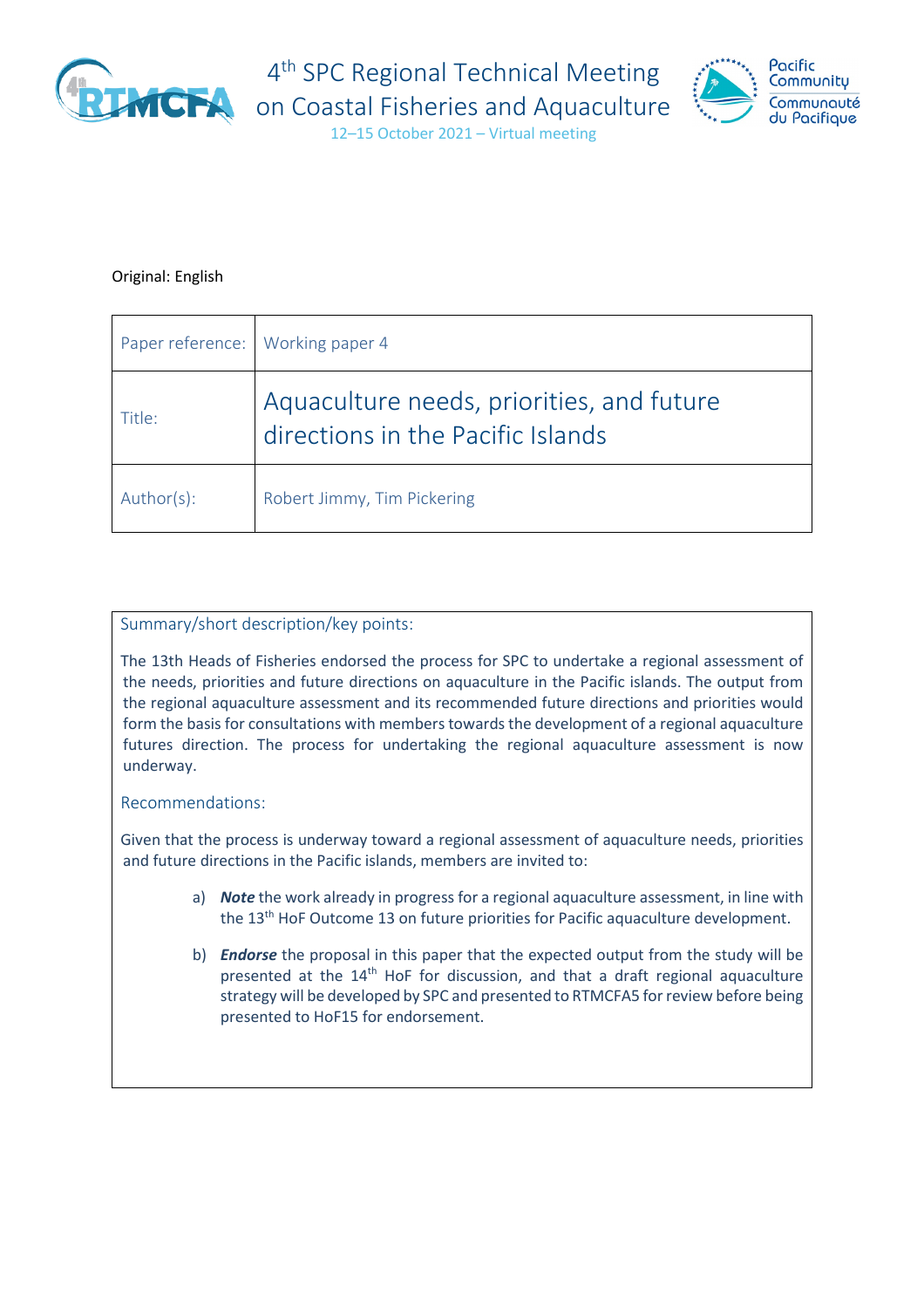

# Aquaculture needs, priorities, and future directions

## *Background*

- 1. Emerging issues and constraints such as the global COVID-19 pandemic has disrupted markets and supply chains for most primary productions including aquaculture in most Pacific Island Countries and Territories. There has been a shift in focus from export to domestic markets within the Pacific region. Aquaculture businesses struggle and national food security needs and priorities have also changed and continue to change. In addition, the way SPC delivers its technical support to its members have also been severely affected. It is therefore timely to take stock of where PICT aquaculture is now, and what direction(s) it should take from here, to remain resilient and to meet the expectations of Pacific peoples.
- 2. FAME provides aquaculture advice, technical support and assistance to SPC PICT members in the region under Objective 3 of the current FAME Business Plan<sup>[1](#page-1-0)</sup> "Support the sustainable development of aquaculture", with the following sub-objectives: enhanced regional and national capacity in aquaculture policy and planning to establish clear priorities for aquaculture meeting current and future needs; provide technical and analytical support for aquaculture to support production and economic sustainability; enhanced management of aquatic biosecurity risks.
- 3. At the 13<sup>th</sup> SPC Heads of Fisheries (HoF) Virtual Meeting held between the 1-4 June 2021, Working Paper 5 (WP5) *Future priorities for Pacific aquaculture development* was presented. As part of this session, a technical working group session was organised for delegates to provide feedback on (i) current aquaculture activities that FAME should continue doing to support SPC members as the region transitions to the COVID-recovery phase in the next 1–3 years, (ii) key new directions in aquaculture important to members that FAME should be considering for the future, and (iii) broad topic areas in aquaculture that members suggest that should be addressed in the terms of reference for a regional aquaculture review. The 13<sup>th</sup> HoF Outcome:
	- i. Endorsed for SPC to address members' on-going and immediate needs and priorities for the aquaculture sector.
	- ii. Endorsed the process for FAME to identify and prioritize the region's medium and long term (5–10 years) aquaculture needs in the post-COVID era, taking into account the input from the breakout session.
	- iii. Supported the development of a new regional strategy, based on the identified medium – and long-term aquaculture needs, to guide and support members' aspirations and build upon the region's strengths and experiences.
	- iv. Agreed for a draft regional aquaculture strategy to be prepared for review by RTMCF4 and presented for endorsement by HoF14

<span id="page-1-0"></span><sup>1</sup> Donato-Hunt C., Opa T. 2021. Division of Fisheries, Aquaculture and Marine Ecosystems - Business Plan 2016–2020, version 3.2. Noumea, New Caledonia: Pacific Community. 18 p. [\(https://purl.org/spc/digilib/doc/u85tw\)](https://purl.org/spc/digilib/doc/u85tw)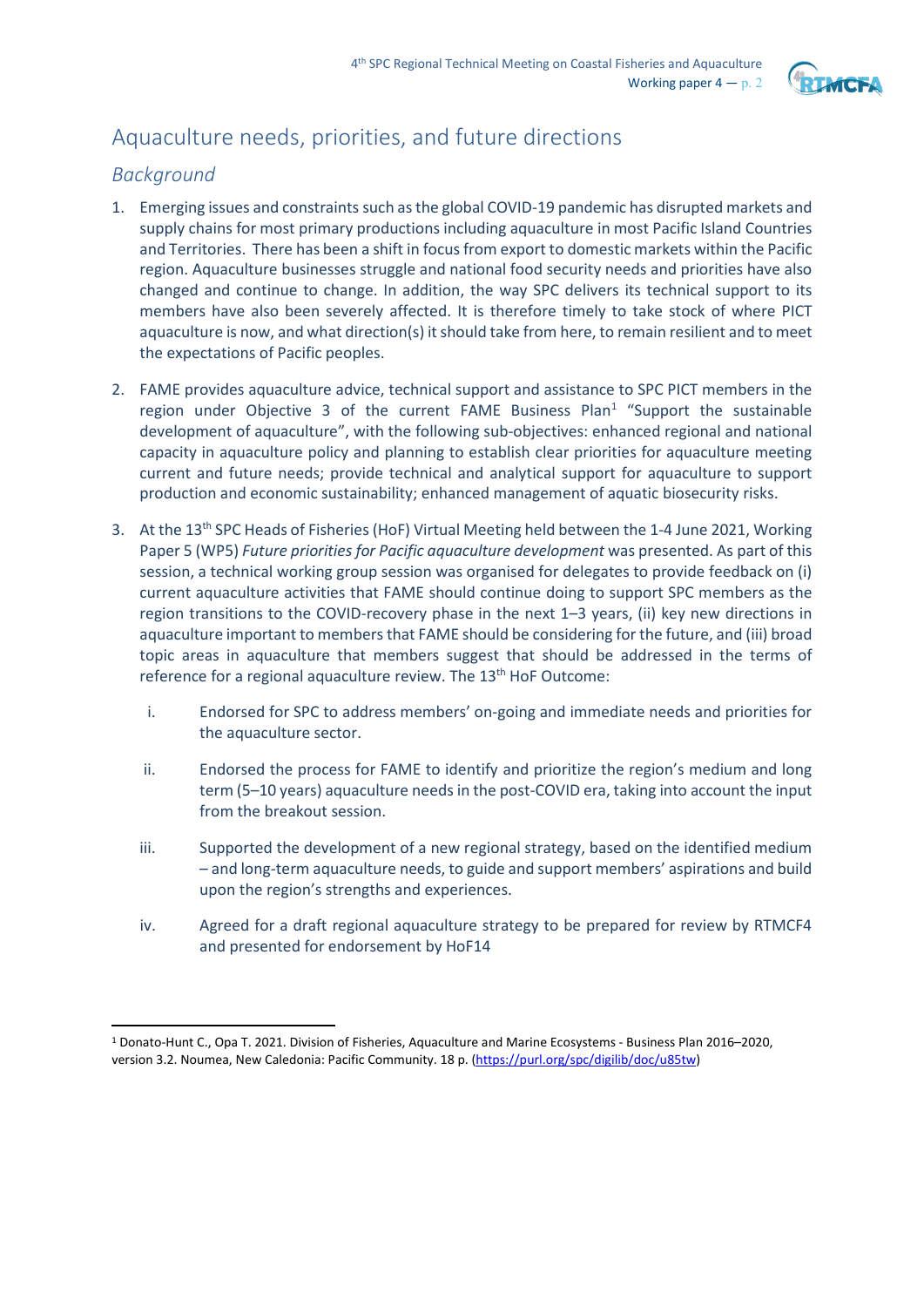

- 4. A study is currently underway to assess the needs and priorities of the aquaculture sector in the Pacific Islands region, that would provide recommendations for future directions over a medium to long term (5–10 year) horizon with the aim to refresh and, if necessary, re-set the future priorities and direction of Coastal Fisheries and Aquaculture Programme's aquaculture advise and support to members through the development of a Pacific Regional Aquaculture Futures Strategy. Specific tasks of the study will undertake:
	- a) A review and assessment of literature and available reports on the aquaculture sector relevant to the Pacific region, the opportunities, the impacts and the issues.
	- b) Consultations with PICT fisheries/ aquaculture agencies, farmers, private sector and other key aquaculture stakeholders to identify emerging issues, innovations, or threats important to PICT members that the region should be considering in terms of medium and longer-term strategic priorities.
	- c) An assessment of the members' capacity involved in aquaculture, including challenges faced by the aquaculture sector in PICTs in terms of current capacity, supply-chains and markets, policy, legal, financial, technical, business skills and socio-cultural issues, publicprivate arrangements, and provide recommendations on how to address these constraints.
	- d) An assessment of PICT members' immediate and on-going needs that FAME could support, including specific needs as members transition towards the post-COVID-19 pandemic phase.
	- e) An assessment of the potential for sub-regional cooperative arrangements and/or centralised hubs to play roles that increase capacity and delivery of services in areas with commonality of needs among PICT members, such as identify aquatic biosecurity infrastructure and central distribution centres for broodstock including public private partnership facilities hat exists in the region and identify members who may have the capacity to undertake, and to benefit from, such roles.
- 5. Given the shorter timeframe between the 13<sup>th</sup> HoF and the 4<sup>th</sup> RTMCFA, the expected output from the study cannot be presented for review at the  $4<sup>th</sup>$  RTMCFA. The expected output of this work will be a Regional Aquaculture Assessment report that examines the needs and priorities for SPC PICTs on aquaculture. The report would recommend a consultative process for development of a regional aquaculture strategy, propose what areas should be included in a strategy, and outline what the strategy would look like.

### *Recommendations*

- 6. Given that the process is underway toward a regional assessment of aquaculture needs, priorities and future directions in the Pacific islands, members are invited to:
	- c) *Note* the work already in progress for a regional aquaculture assessment, in line with the 13<sup>th</sup> HoF Outcome 13 on future priorities for Pacific aquaculture development.
	- d) *Endorse* the proposal in this paper that the expected output from the study will be presented at the 14th HoF for discussion, and that a draft regional aquaculture strategy will be developed by SPC and presented to RTMCFA5 for review before being presented to HoF15 for endorsement.